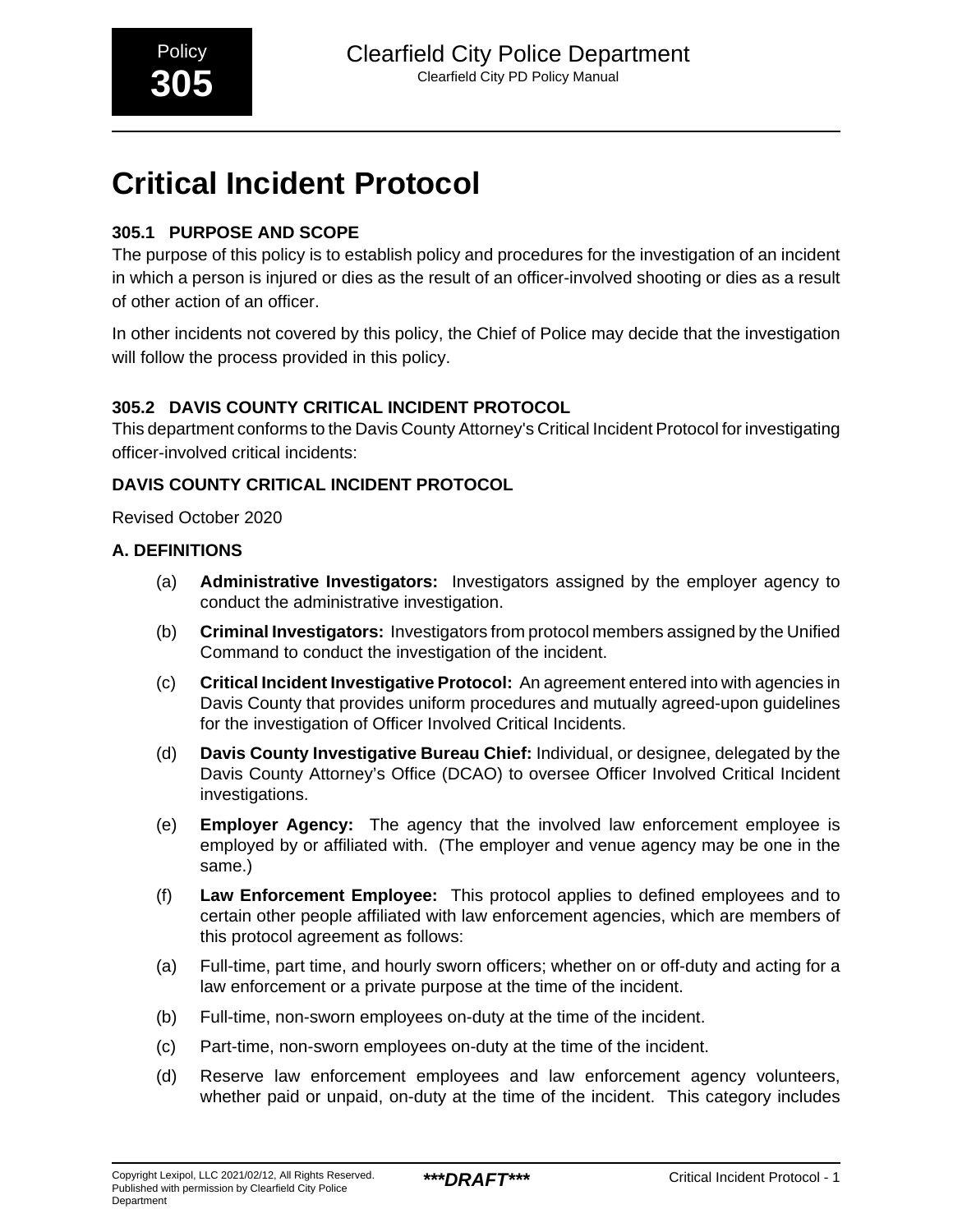informants when they are working under direct control and supervision of a peace officer.

- (g) **Law Enforcement Officers Use of Deadly Force:** As described in Utah Code 76-2-404.
- (h) **Lead Investigative Agency:** The employing agency of the lead investigator that works in conjunction with the Davis County Investigative Bureau Chief. This agency is also the official keeper of the record.
- (i) **Officer Involved Critical Incident:** An incident involving any employee of a law enforcement agency occurring in Davis County including but not limited to the following:
- (a) Any intentional or accidental shooting directed at a person, whether or not a fatality results.
- (b) Any intentional or accidental use of any other weapon or force against another person, whether or not a fatality results.
- (c) Any physical altercations, mutual combat, or domestic violence in which the police employee is acting in the capacity of a private citizen and occurs within the jurisdiction of his or her employer.
- (d) Any fatal injury, whether intentionally or accidentally caused, which results from the use of a motor vehicle by an employee while on-duty or off-duty in a government vehicle.
- (e) Any fatality of any person who is in police custody, excluding deaths that are the result of disease, natural causes, or conditions which have been diagnosed prior to death.
- (f) Any fatality that results from the efforts of an employee attempting to affect an arrest or otherwise gain physical control of another.
- (j) **Operations Section Chief:** An Agent from the Davis County Attorney's Office, assigned to work with the Lead Investigator to coordinate the criminal investigation, including the assembly and assignment of Protocol Investigators.
- (k) **Protocol Investigators:** Investigators from member agencies who have experience and/or training in critical investigations.
- (l) **Scene Commander:** A well trained senior investigator who is responsible for overall scene security. This includes required search warrants, crime scene logs and access to the scene.
- (m) **Unified Command:** The department head or designee of the venue agency, employer agency, and the Davis County Investigative Bureau Chief working in partnership to provide leadership and direction for the incident.
- (n) **Venue Agency:** The agency or agencies, within whose geographical jurisdiction the incident occurs

## **B. INVOCATION OF PROTOCOL**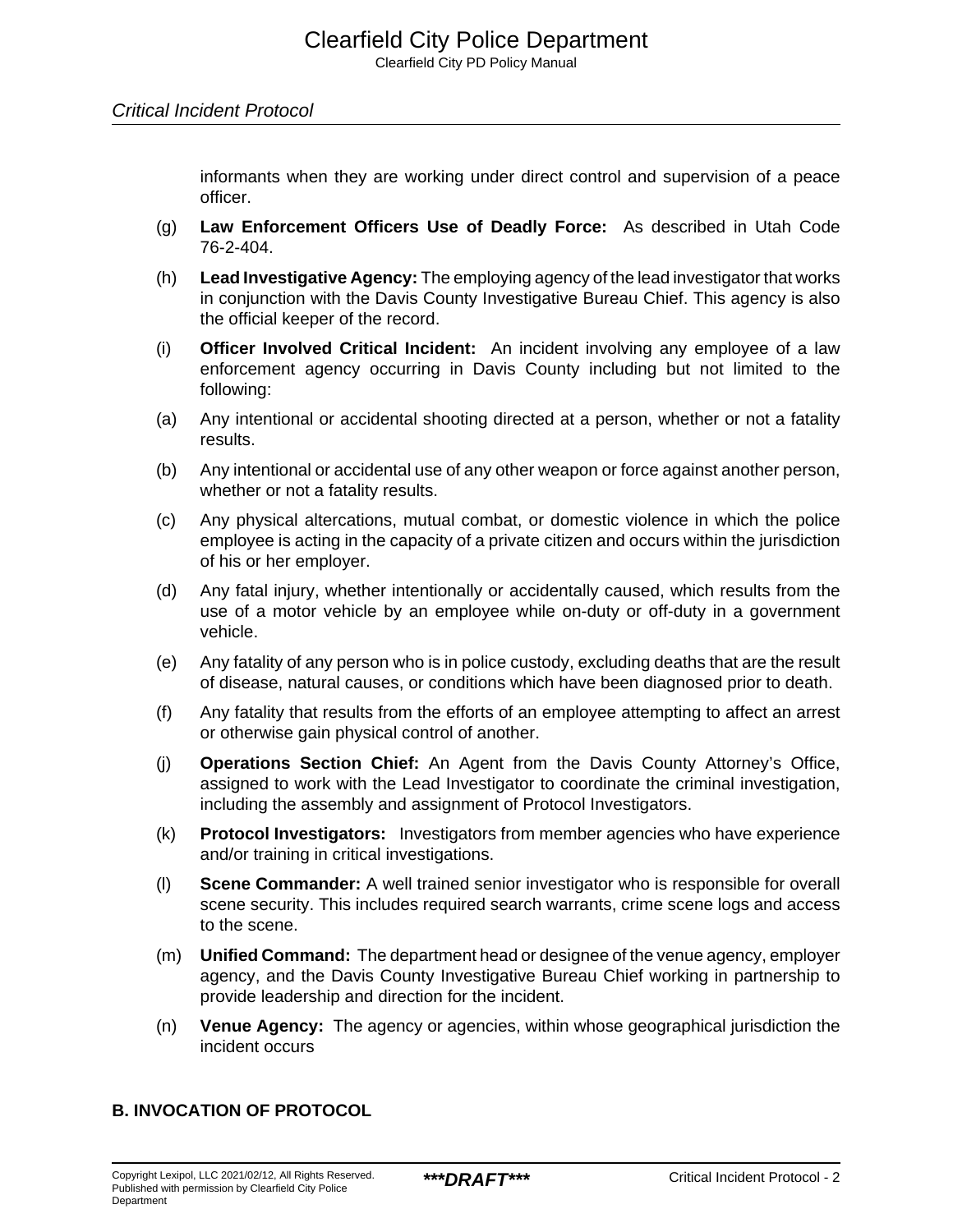- (a) **Automatic and Immediate**. Upon the use of deadly force by a law enforcement employee, the Critical Incident Investigative Protocol is automatically enacted. The venue agency is required to immediately contact the Davis County Investigative Bureau Chief and affirmatively invoke the protocol.
- (b) **Optional.** Each member agency in the capacity of a venue agency or employer agency, may itself invoke the protocol upon occurrence of any critical incident involving a law enforcement employee, which may have possible criminal liability attached to the law enforcement employee. The County Attorney may decline to participate in optional invocations.

## **C. INVESTIGATIVE AGENCIES, FORMATS, AND RESPONSIBILITIES**

- (a) To properly recognize and accommodate the various interests and the various rules of law which may be involved in an incident, investigations of these matters may be performed under two separate investigative formats: the criminal investigation and the administrative investigation.
- (b) **Criminal Investigation**
- (a) Designation of Investigators
- (a) The criminal investigation that commences pursuant to the invocation of this protocol has priority over any parallel administrative investigation.
- (b) Upon invocation of this protocol, members of the Unified Command will select an Operations Section Chief and Lead Investigator to manage the criminal investigation.
- (c) The Operations Section Chief will be an Agent from the DCAO unless one is unavailable. In the event an Agent is unavailable, a selection from a list of prior Lead Investigators will be made by the Unified Command to establish an Operations Section Chief.
- (d) The Lead Investigator will be from a non-involved Agency and may be made without respect to the rank or title of the other investigators participating in the investigation. The Lead Investigator's Agency will be the official keeper of the record.
- (e) The Operations Section Chief and Lead Investigator will be responsible for coordination of the criminal investigation including the assembly and assignment of Protocol Investigators.
- (f) The Davis County Investigative Bureau Chief, or designee, shall have authority to request sufficient investigative assistance from any law enforcement agency in Davis County. Upon request, member agencies should provide, if available, investigators with experience and/or training in critical investigations to serve as Protocol Investigators
	- b. Venue Determination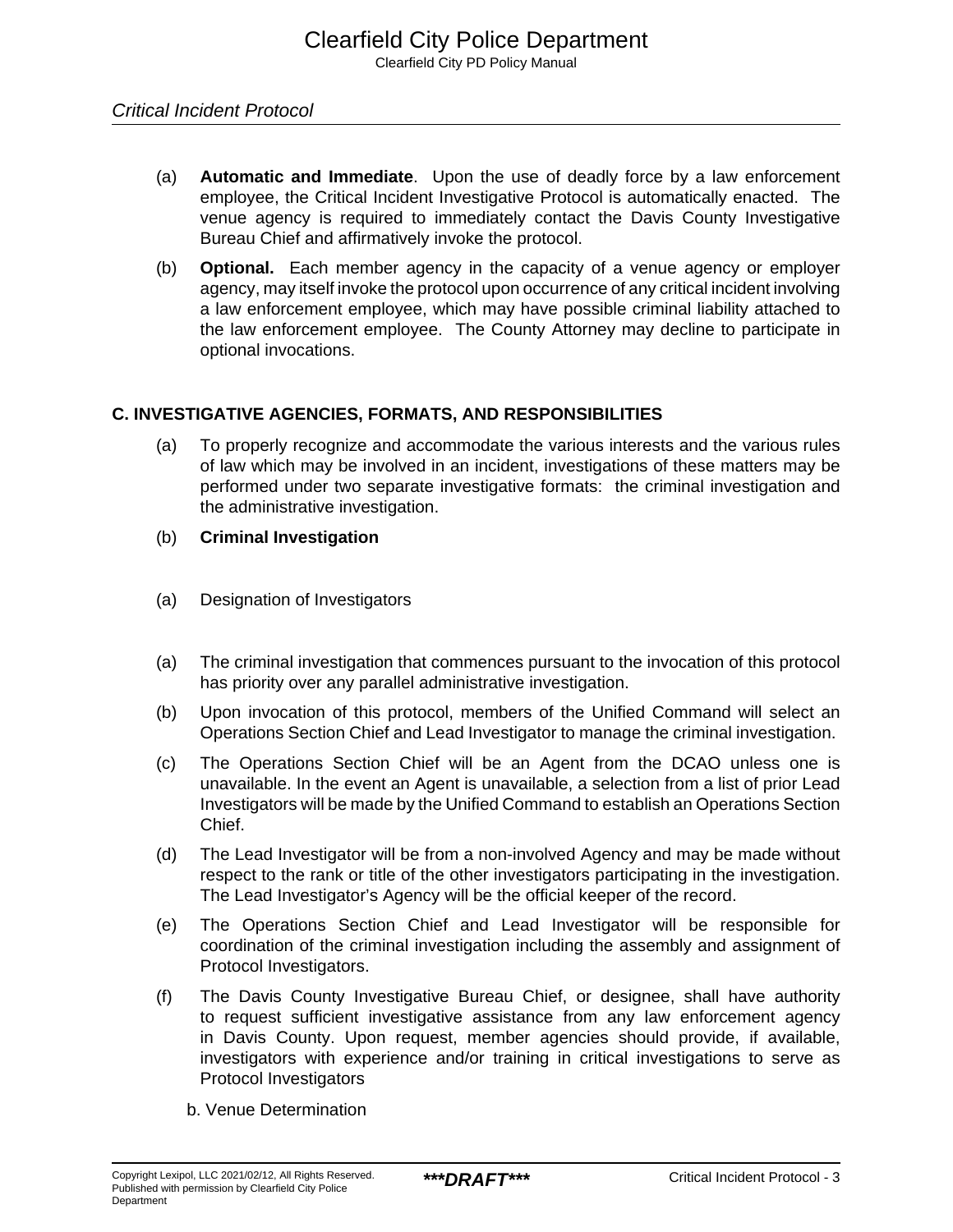- (a) When an incident occurs in part in two or more jurisdictions, each of those jurisdictions is a venue agency.
- (b) When an incident occurs on the boundary of two jurisdictions, or under circumstances that make determination of the Venue Agency difficult or in dispute the County Attorney shall be the authority to resolve jurisdictional issues.
- (c) If an in-custody death occurs, the Venue Agency is that agency within whose geographical jurisdiction the act occurred. If the death appears to be from disease, natural causes, or conditions that have been medically diagnosed prior to the person's death and there is no apparent intentional or accidental conduct involved in the cause of death as determined by the geographical jurisdictional agency, the Venue Agency becomes that agency having custody of the deceased person when the distress was first discovered.
	- c. Scene Security
- (a) The Venue Agency has the initial responsibility for immediately securing the scene of an Officer Involved Critical Incident. Once established, the Unified Command may change responsibility for scene security as necessary and assign a Protocol Investigator as Scene Command.
- (b) An inner perimeter should be established as soon as possible and only those persons with a bona fide investigative or medical service responsibility shall enter this area.
- (c) The following crime scene practices will be adhered to:

a. Emergency life-saving measures have first priority.

b. Control the scene to prevent further injury or criminal activity.

c. Once the scene is secure, Protocol Investigators shall identify, locate, preserve, and maintain chain of custody of physical evidence.

d. Ensure that no evidentiary items are removed from the scene or disturbed without the approval of the Operations Section Chief.

e. Loose weapons should be left in place, not altered, and guarded until the Operations Section Chief directs removal.

f. If exigent circumstances exist that make removing loose weapons from the scene necessary for public safety all efforts will be made to either photograph the weapon(s) in place and/or establish their location with reference to other fixed points.

g. Weapons discharged by an Officer in an officer involved critical incident that are still in their possession shall be treated as evidence. The officer's weapon(s) should only be transferred to another person when it can be done without compromising officer safety, and the integrity of the weapon, as evidence, can be preserved. Unless necessary for safety, no attempt shall be made to change the condition of the weapon(s).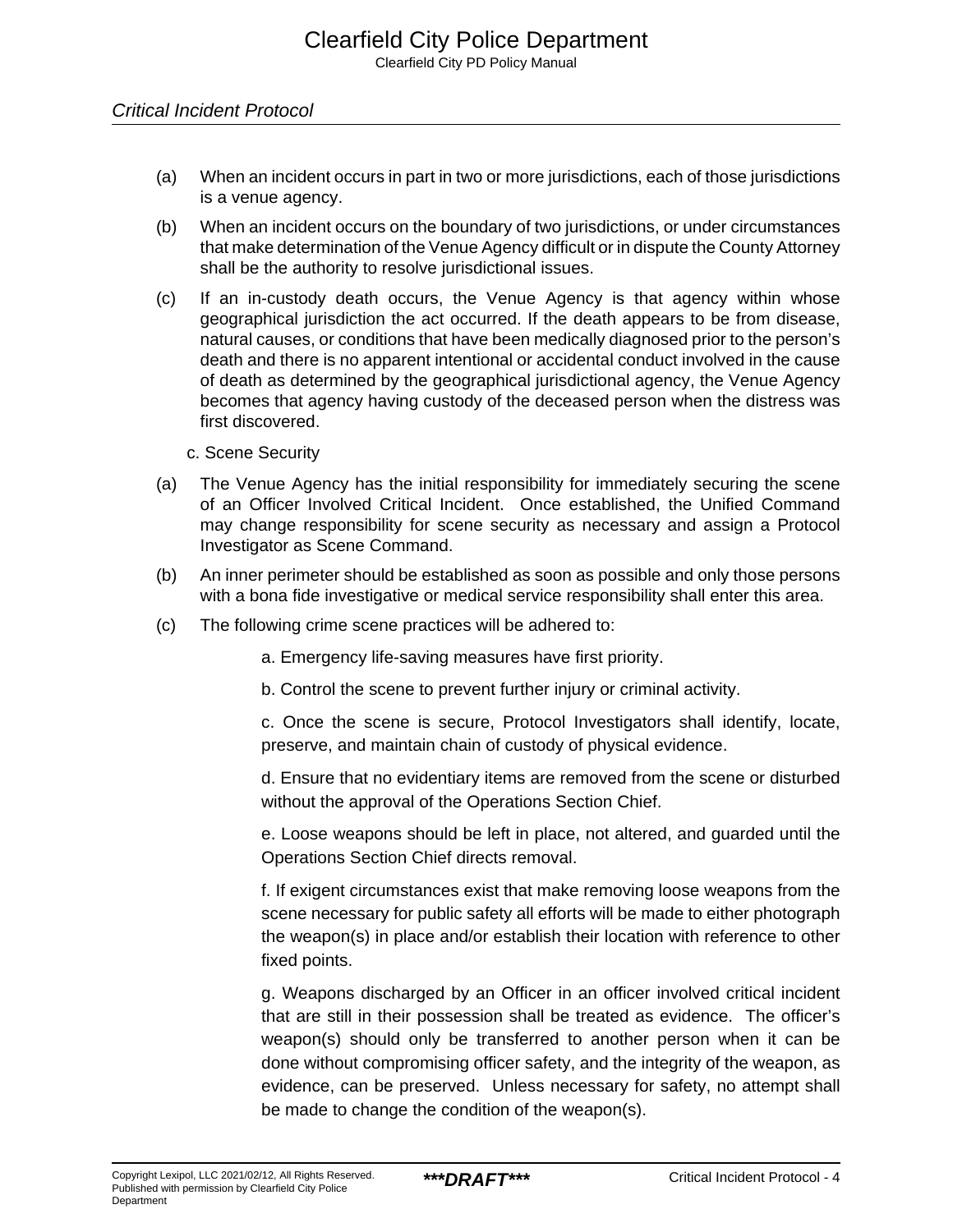h. It is recommended that the involved officers be photographed as soon as practical to document their appearance at the time of the critical incident.

i. Additional evidence, witness interviews, and other investigative requirements will be conducted in accordance with standard investigative practices and protocols.

j. Once the protocol has been invoked, the Davis County Investigative Bureau Chief, Operations Section Chief, or Lead Investigator, when on scene, may direct that all running dash and body cameras shut off. This is done to prevent hours of video with no evidentiary value that will later have to be fully reviewed by Protocol Investigators.

- d. Transporting and Sequestering of Involved Officers
- (a) Officers who were present at the scene at the time of an Officer Involved Critical Incident, will be relieved of their duties at the scene as soon as possible and removed to a location as directed by Unified Command. Officers from the Venue Agency not involved in the incident shall be assigned to accompany involved officers and remain with them to ensure their privacy, accommodate their needs, and preserve the integrity of each officer's statement.
- (b) Involved officers should not discuss the facts of the incident with any other involved party.

e. Involved Officer Interviews

- (a) Involved officers should not be interviewed by protocol investigators until after two or three consecutive sleep cycles.
- (b) At the request of the involved officer the interview may be held earlier.
- (c) Employees have the same rights and privileges as citizens including the right to legal counsel prior to the interview and the right to have their lawyer present during the interview.
- (d) Interviews of the involved Officer(s) should be conducted outside the presence of the Employer Agency to avoid confusion of a compelled interview. If an involved Officer wishes to have a support person, who is from the Employer Agency, that support person will define their role as such.
- (e) Public safety statements can be compelled without an attorney to determine if an immediate safety concern exists. The statement should be limited to information such as injuries, suspects, direction of travel, estimated number of rounds fired, and the direction they were fired, and any other essential information. Only one assigned officer should get a public safety statement from the officer(s) involved in the incident.
- (f) Any corresponding administrative investigation shall be conducted by the Employer Agency.
	- f. Intoxicant Testing
- (a) Employees have the same rights and privileges as citizens regarding intoxicant testing.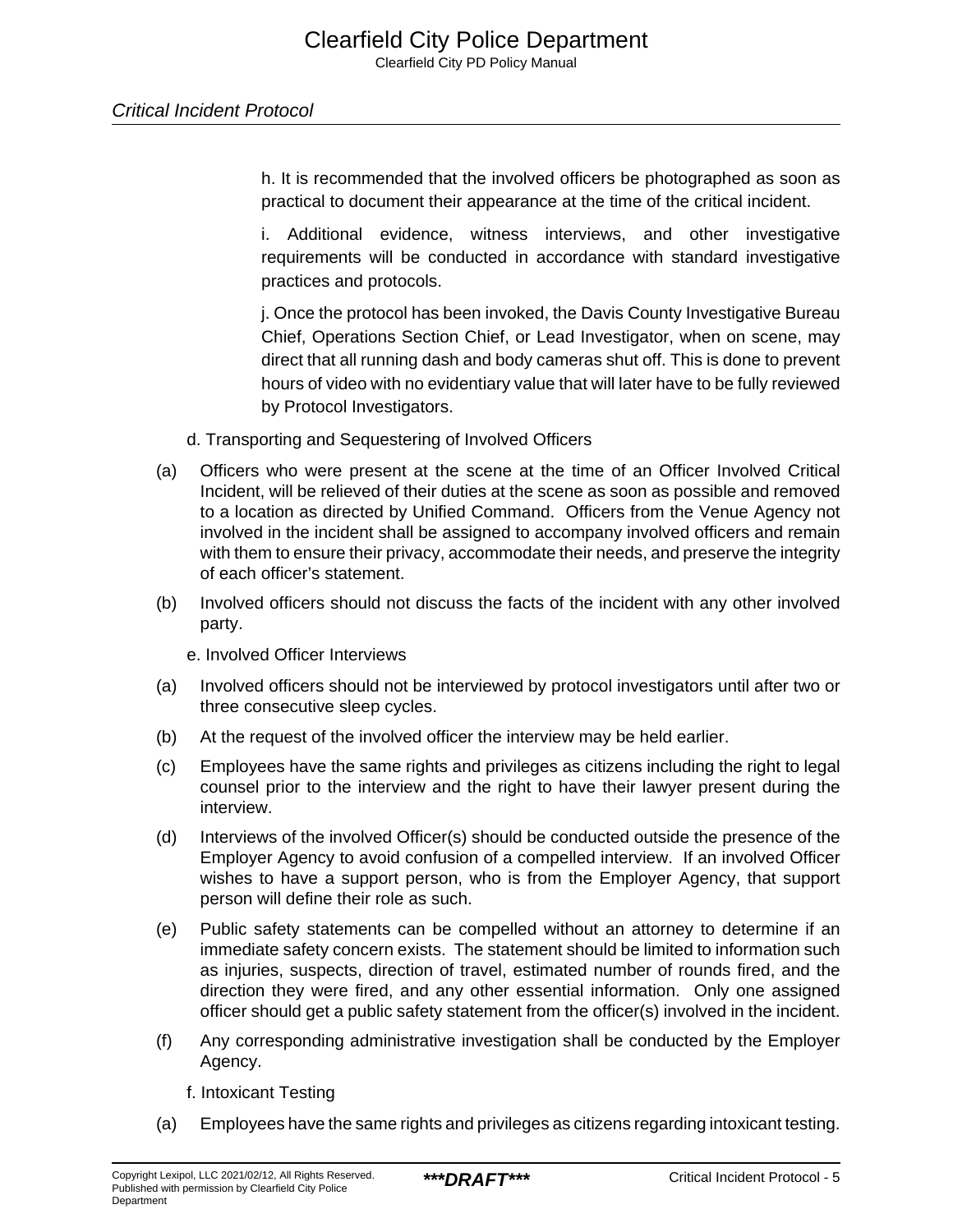- (b) If investigators determine that the employee's sobriety is relevant to the investigation, they may obtain a sample through consent or a search warrant.
- (c) The Employer Agency may require the employee to submit to intoxicant testing in accordance with their specific City or Department policy. This should be conducted as part of the Administrative Investigation.
- (d) The employee can voluntarily request to submit to testing.

g. Briefing and Reports

- (a) The Davis County Investigative Bureau Chief, or designee, shall arrange a briefing with involved agencies and protocol investigators within 3 business days of the Officer Involved Critical Incident to ensure progress in the investigation.
- (b) All Protocol Investigators will submit reports in accordance with deadlines established by the Davis County Investigative Bureau Chief, or designee. Reports should be focused on the objective documentation of facts and circumstances and should not include personal feelings or opinions of individual investigators.
- (c) The Officer Involved Critical Incident should be screened with the DCAO as soon as practical.

#### h, Evidence

- (a) Unified Command shall request a crime scene investigation unit to act as part of the protocol team. Designation of this unit may depend on specialized skills, specialized equipment, location of the incident, and known conflicts of interest.
- (b) The designated crime scene investigation unit will be responsible for documenting, collecting, and processing evidence from the incident. This unit will also be responsible for storing any evidence until such a time as it is determined to be appropriate to transfer the evidence to the Lead Investigative Agency for long-term storage.
- (c) If the matter is concluded with the filing of criminal charges, all items of evidence shall be maintained by the Lead Investigative Agency and held in accordance with applicable State laws regarding retention and disposal of evidence.
- (d) If no criminal charges are filed, the evidence shall be released to the Employer Agency and maintained by it in accordance with its procedures for disposing of evidence.

a. If the Officer Involved Critical Incident included officers from more than one Employer Agency, the decision on what to do with the evidence will be made by the involved agencies.

(e) If the DCAO issues a letter notifying the Employer Agency of its intent to decline charges, and upon completion of testing from the State lab, then weapons can be released to the involved officer(s).

#### (c) **Administrative Investigation**

a. The initiation of an administrative investigation and the extent of that investigation is solely the responsibility of the Employer Agency.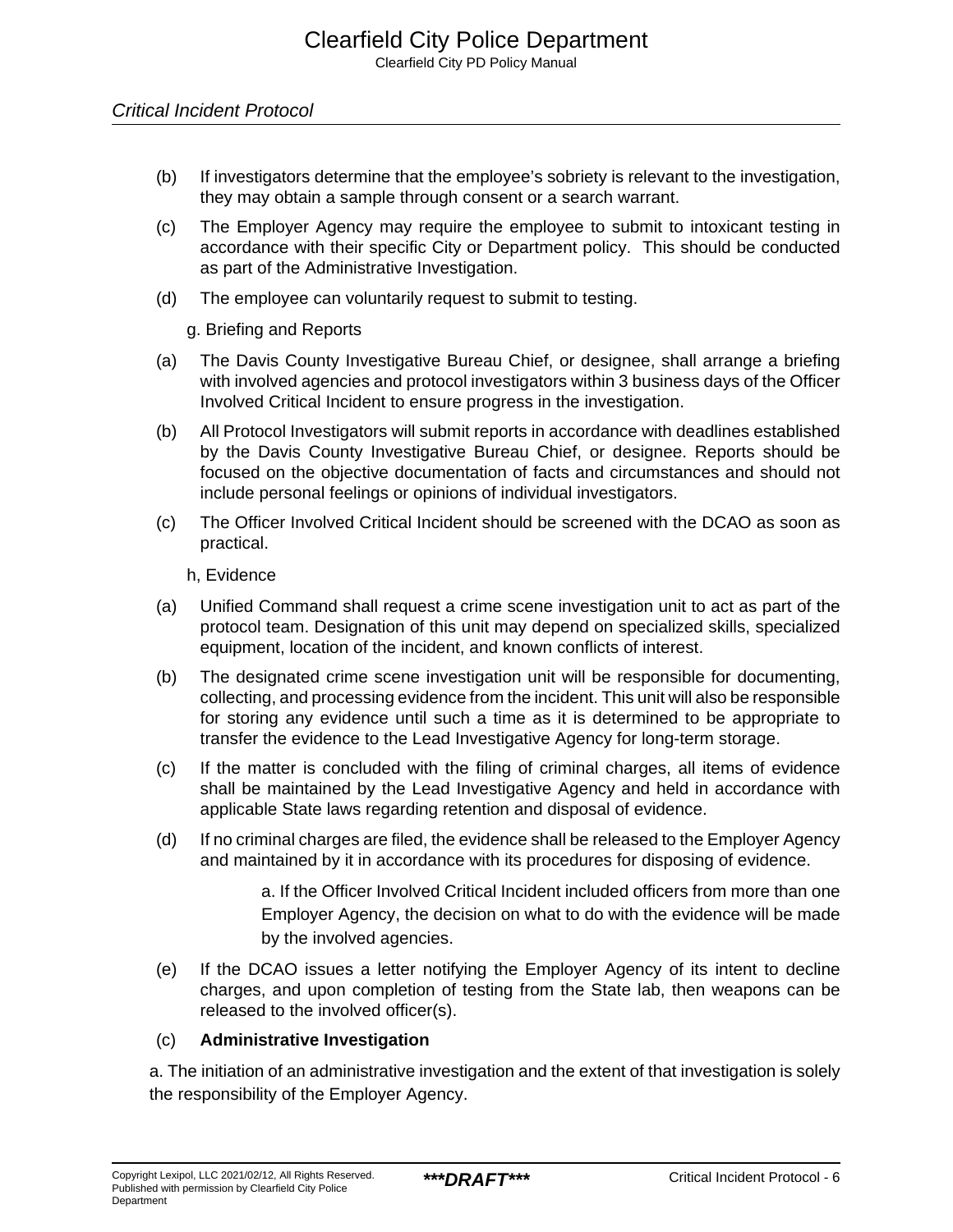b. If the Employer Agency assigns Administrative Investigators, they should identify themselves to the Operations Section Chief as soon as possible.

c. In addition to gathering the information for the Employer Agency, Administrative Investigators should act as a liaison between the Operations Section Chief and the Employer Agency.

d. Compelled interview statements, physical evidence, toxicology test results, and investigative leads that are obtained by Administrative Investigators shall not be revealed to Criminal Investigators without the prior approval of the DCAO following a determination of need and evaluation of the applicable law.

e. The Operations Section Chief will periodically brief the Administrative Investigators on the progress of the criminal investigations. They will have access to briefings, the incident scene, physical evidence, witness statements, and reports.

f. The County Attorney will provide the Employer Agency with the findings of fact as soon as possible.

#### **D. MEDIA RELATIONS**

- (a) The interests of the news media must be balanced with the requirements of the investigations and with the rights of the involved individuals.
- (b) Agencies with no jurisdictional or employment interests in the Officer Involved Critical Incident should not speak to the media.
- (c) The Department head or designee of the Venue Agency should be the single point of media information until the matter is referred to the DCAO. Prior to any information being shared with the media, the Venue Agency shall consult with the DCAO.
- (a) The Operations Section Chief will provide the Venue Agency with sufficient information to issue a press release.
- (b) Other participants in the investigation should refrain from making separate press releases or discussing the investigation with the media press without coordinating with the Operations Section Chief and/or Unified Command.
- (d) Release of Records
- (a) Any agency head with jurisdictional or employment interests in the Officer Involved Critical Incident who is interested in releasing a record, proactively or in response to a GRAMA request, should coordinate with DCAO prior to release.
- (b) All GRAMA requests for incidents associated with this protocol will be referred to the DCAO for review and action.
- (a) The DCAO shall contact each agency with record of the incident and request applicable records.
- (b) Any agency receiving a request from the DCAO will complete their own review of the requested record(s) and complete any necessary redaction of private or protected information.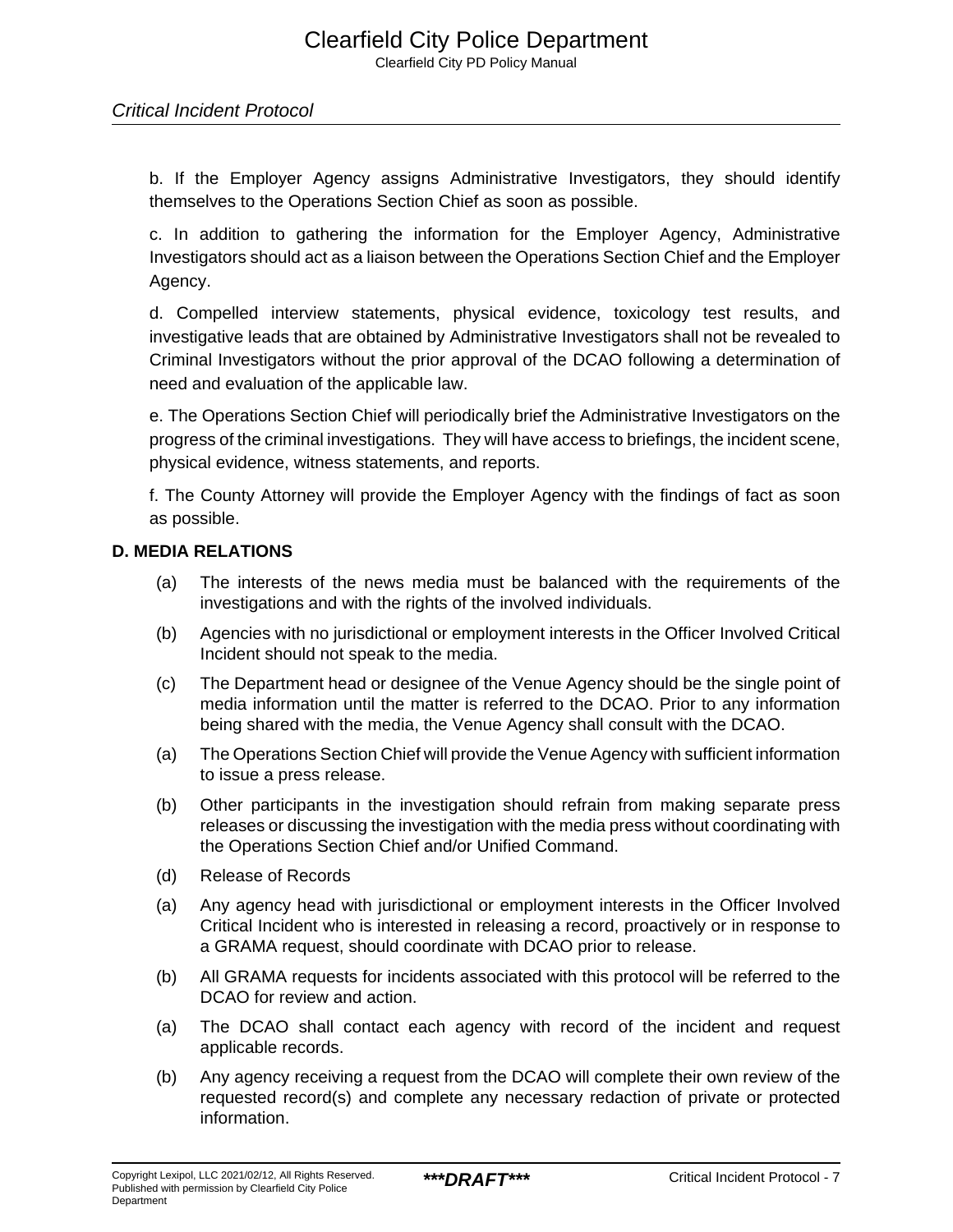- (c) Each agency that receives a request from the DCAO will diligently strive to meet stated deadlines.
- (e) Retention of Records
- (a) Davis County Investigative Bureau Chief shall ensure that complete copies of the investigation, along with any GRAMA information released by the DCAO are compiled for retention.
- (b) The Lead Investigating Agency, DCAO, the Venue Agency, and any agency with involved officers will receive a copy of this investigative file upon completion.

#### **305.3 INVESTIGATION PROCESS**

The following procedures are guidelines used in the investigation of an officer-involved shooting or death.

#### 305.3.1 SUPERVISOR RESPONSIBILITIES

Upon arrival at the scene, the first uninvolved Clearfield City Police Department supervisor should ensure completion of the duties as outlined above, plus:

- (a) Attempt to obtain a brief overview of the situation from any uninvolved officers.
	- 1. In the event that there are no uninvolved officers who can supply adequate overview, the supervisor should attempt to obtain a brief voluntary overview from one involved officer.
- (b) If necessary, the supervisor may administratively order any CPD officer to immediately provide public safety information necessary to secure the scene, identify injured parties and pursue suspects.
	- 1. Public safety information shall be limited to such things as outstanding suspect information, number and direction of any shots fired, perimeter of the incident scene, identity of known or potential witnesses and any other pertinent information.
	- 2. The initial on-scene supervisor should not attempt to order any involved officer to provide any information other than public safety information.
- (c) Provide all available information to the shift supervisor and the Communications Center. If feasible, sensitive information should be communicated over secure networks.
- (d) Take command of and secure the incident scene with additional CPD members until properly relieved by another supervisor or other assigned personnel.
- (e) As soon as practicable, ensure that involved officers are transported (separately, if feasible) to a suitable location for further direction.
	- (a) Each involved CPD officer should be given an administrative order not to discuss the incident with other involved officers or CPD members pending further direction from a supervisor.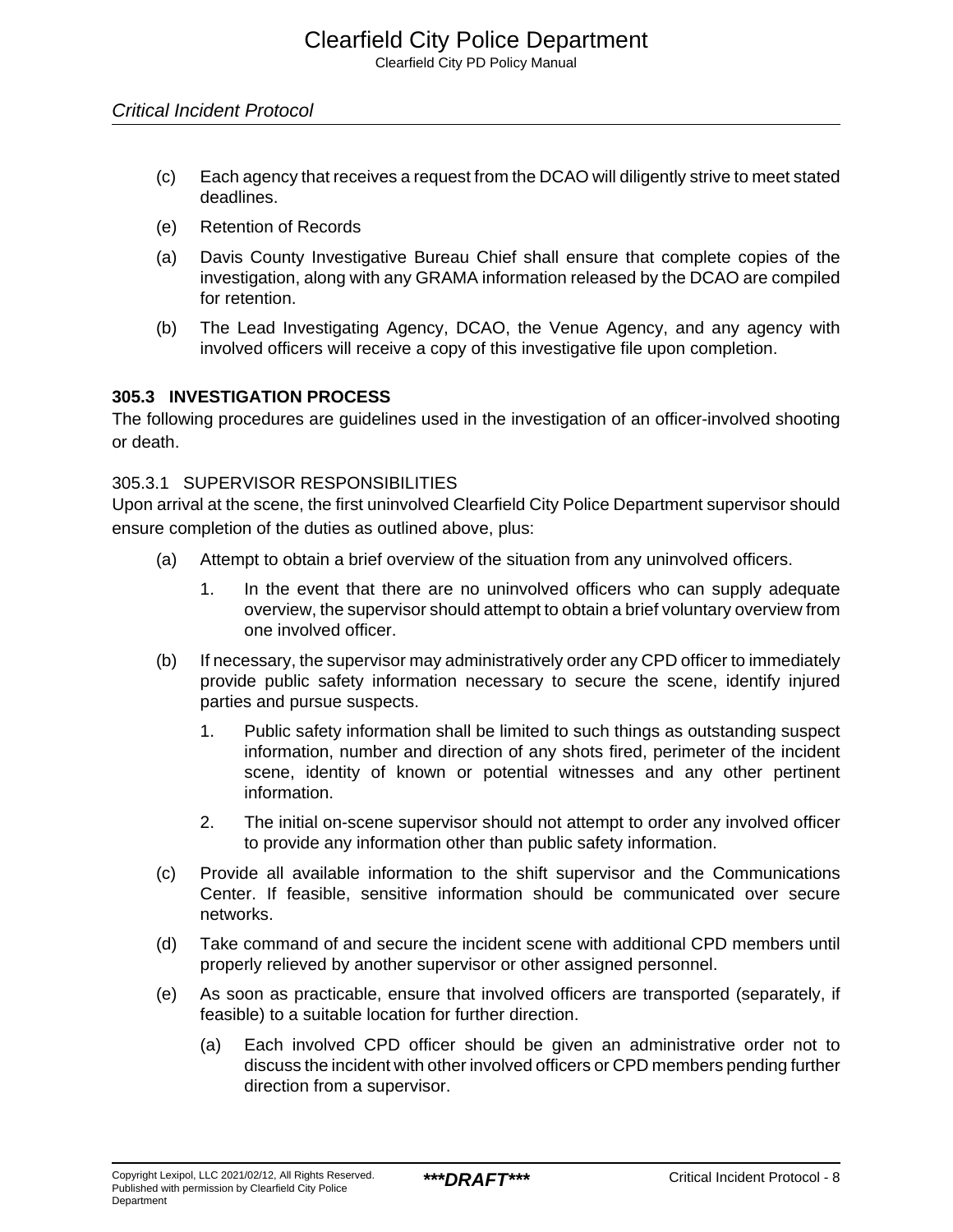(b) When an involved officer's weapon is taken or left at the scene for other than officer-safety reasons (e.g., evidence), ensure that he/she is provided with a comparable replacement weapon.

## 305.3.2 INVOLVED OFFICERS

The following shall be considered for the involved officer:

- (a) Any request for legal or union representation will be accommodated.
	- (a) Involved Clearfield Police Department officers shall not be permitted to meet collectively or in a group with an attorney or any representative prior to providing a formal interview or report.
	- (b) Requests from involved non-CPD officers should be referred to their employing agency.
- (b) Discussions with licensed attorneys will be considered privileged as attorney-client communications.
- (c) Discussions with agency representatives/employee groups will be privileged only as to the discussion of non-criminal information.
- (d) A licensed psychotherapist shall be provided by the Department to each involved CPD officer. A licensed psychotherapist may also be provided to any other affected CPD members, upon request.
	- (a) Interviews with a licensed psychotherapist will be considered privileged.
	- (b) An interview or session with a licensed psychotherapist may take place prior to the member providing a formal interview or report. However, involved members shall not be permitted to consult or meet collectively or in a group with a licensed psychotherapist prior to providing a formal interview or report.
	- (c) A separate fitness-for-duty exam may also be required (see the Fitness for Duty Policy).
- (e) If communications with a peer support team member occur, they will be considered privileged to the extent provided in Utah Code 78B-5-903.

Care should be taken to preserve the integrity of any physical evidence present on the involved officer's equipment or clothing, such as blood or fingerprints, until investigators or lab personnel can properly retrieve it.

Each involved CPD officer shall be given reasonable paid administrative leave following an officerinvolved shooting or death. It shall be the responsibility of the Shift Sergeant to make schedule adjustments to accommodate such leave.

## **305.4 ADMINISTRATIVE INVESTIGATION**

In addition to all other investigations associated with an officer-involved critical incident, this department will conduct an internal administrative investigation to determine conformance with all department policy. This investigation will be conducted under the supervision of the Internal Affairs Unit and will be considered a confidential officer personnel file.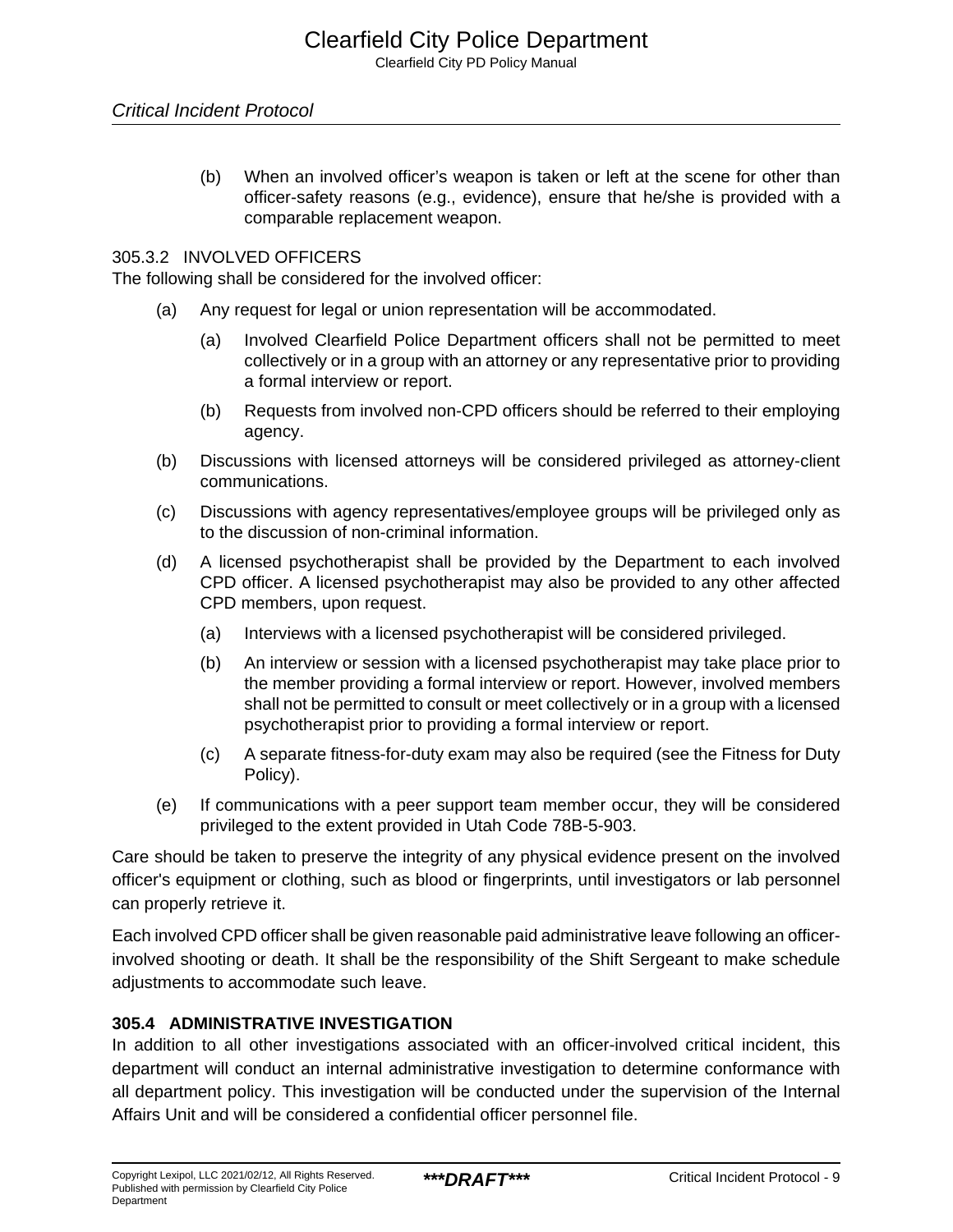#### Critical Incident Protocol

Interviews of members shall be subject to department policies and applicable laws.

- (a) Any officer involved in a shooting or death may be requested or administratively compelled to provide a blood sample for alcohol/drug screening. Absent consent from the officer, such compelled samples and the results of any such testing shall not be disclosed to any criminal investigative agency.
- (b) If any officer has voluntarily elected to provide a statement to criminal investigators, the assigned administrative investigator should review that statement before proceeding with any further interview of that involved officer.
	- 1. If a further interview of the officer is deemed necessary to determine policy compliance, care should be taken to limit the inquiry to new areas with minimal, if any, duplication of questions addressed in the voluntary statement. The involved officer shall be provided with a copy of his/her prior statement before proceeding with any subsequent interviews.
- (c) In the event that an involved officer has elected not to provide criminal investigators with a voluntary statement, the assigned administrative investigator shall conduct an administrative interview to determine all relevant information.
	- 1. Although this interview should not be unreasonably delayed, care should be taken to ensure that the officer's physical and psychological needs have been addressed before commencing the interview.
	- 2. If requested, the officer shall have the opportunity to select an uninvolved representative to be present during the interview. However, in order to maintain the integrity of each individual officer's statement, involved officers shall not consult or meet with a representative or attorney collectively or in a group prior to being interviewed.
	- 3. Administrative interviews shall be recorded by the investigator. The officer may also record the interview.
	- 4. The officer shall be informed of the nature of the investigation. If an officer refuses to answer questions, he/she should be given his/her Garrity rights and ordered to provide full and truthful answers to all questions. The officer shall be informed that the interview will be for administrative purposes only and that the statement cannot be used criminally.
	- 5. The Internal Affairs Investigator shall compile all relevant information and reports necessary for the Department to determine compliance with applicable policies.
	- 6. Regardless of whether the use of force is an issue in the case, the completed administrative investigation shall be submitted to the Use of Force Review Board, which will restrict its findings as to whether there was compliance with the Use of Force Policy.
	- 7. Any other indications of a potential violation of any policy shall be determined in accordance with standard disciplinary procedures.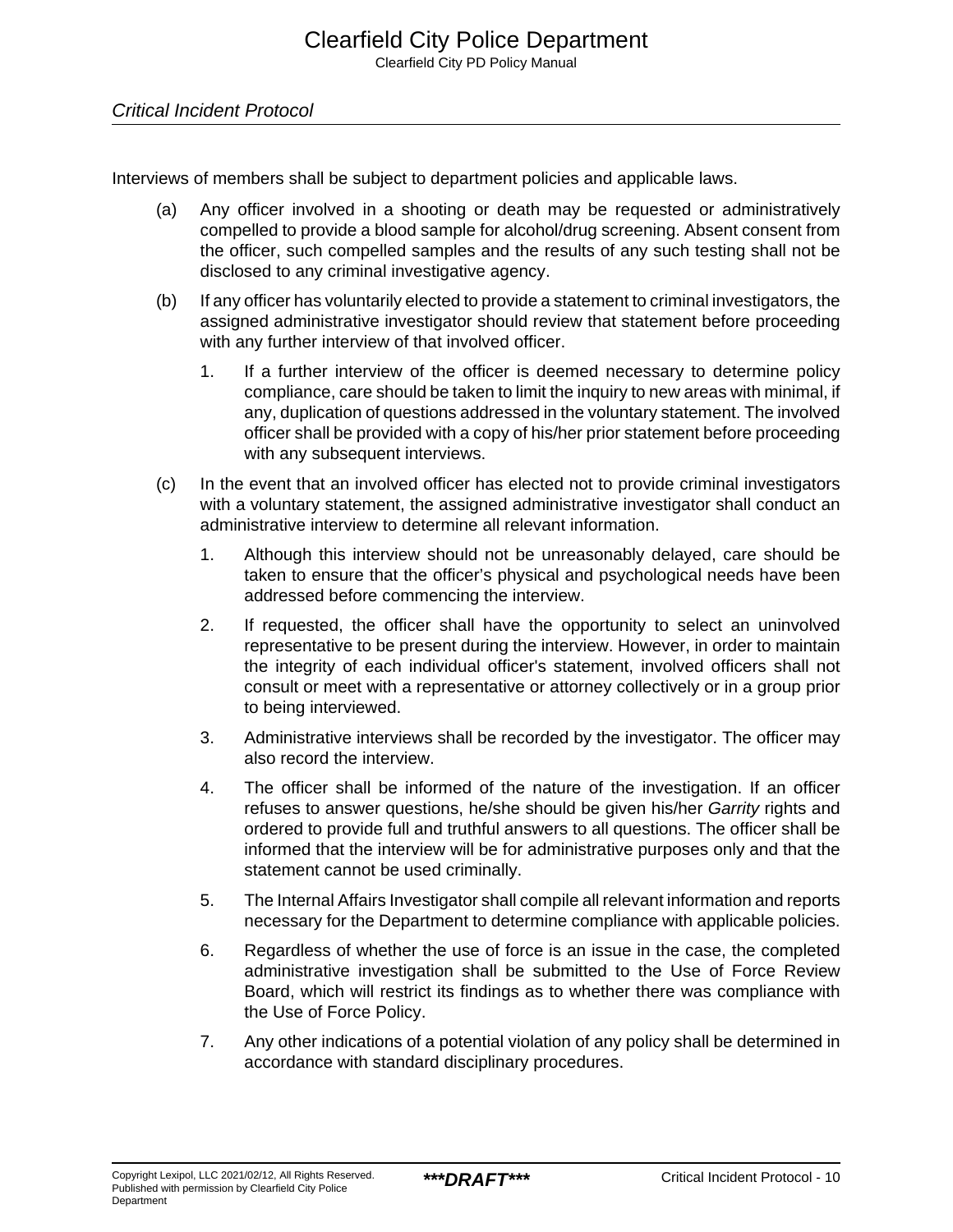# Critical Incident Protocol

#### **305.5 CRIMINAL INVESTIGATION**

The Davis County Attorney's Office is responsible for the criminal investigation into the circumstances of any officer-involved shooting or death.

If available, investigative personnel from this department may be assigned to partner with investigators from outside agencies or the Davis County Attorney's Office to avoid duplicating efforts in related criminal investigations.

Once public safety issues have been addressed, criminal investigators should be given the opportunity to obtain a voluntary statement from involved officers and to complete their interviews. The following shall be considered for the involved officer:

- (a) Clearfield City Police Department supervisors and Internal Affairs Unit personnel should not participate directly in any voluntary interview of CPD officers. This will not prohibit such personnel from monitoring interviews or providing the criminal investigators with topics for inquiry.
- (b) If requested, any involved officer will be afforded the opportunity to consult individually with a representative of his/her choosing or an attorney prior to speaking with criminal investigators. However, in order to maintain the integrity of each involved officer's statement, involved officers shall not consult or meet with a representative or an attorney collectively or in groups prior to being interviewed.
- (c) If any involved officer is physically, emotionally or otherwise not in a position to provide a voluntary statement when interviewed by criminal investigators, consideration should be given to allowing a reasonable period for the officer to schedule an alternate time for the interview.
- (d) Any voluntary statement provided by an involved officer will be made available for inclusion in any related investigation, including administrative investigations. However, no administratively coerced statement will be provided to any criminal investigators unless the officer consents.

# 305.5.1 REPORTS BY INVOLVED CPD OFFICERS

In the event that suspects remain outstanding or subject to prosecution for related offenses, this department shall retain the authority to require involved Clearfield City Police Department officers to provide sufficient information for related criminal reports to facilitate the apprehension and prosecution of those individuals.

While the involved CPD officers may write the report, it is generally recommended that such reports be completed by assigned investigators, who should interview all involved officers as victims/ witnesses. Since the purpose of these reports will be to facilitate criminal prosecution, statements of involved officers should focus on evidence to establish the elements of criminal activities by suspects. Care should be taken not to duplicate information provided by involved officers in other reports.

Nothing in this section shall be construed to deprive an involved CPD officer of the right to consult with legal counsel prior to completing any such criminal report.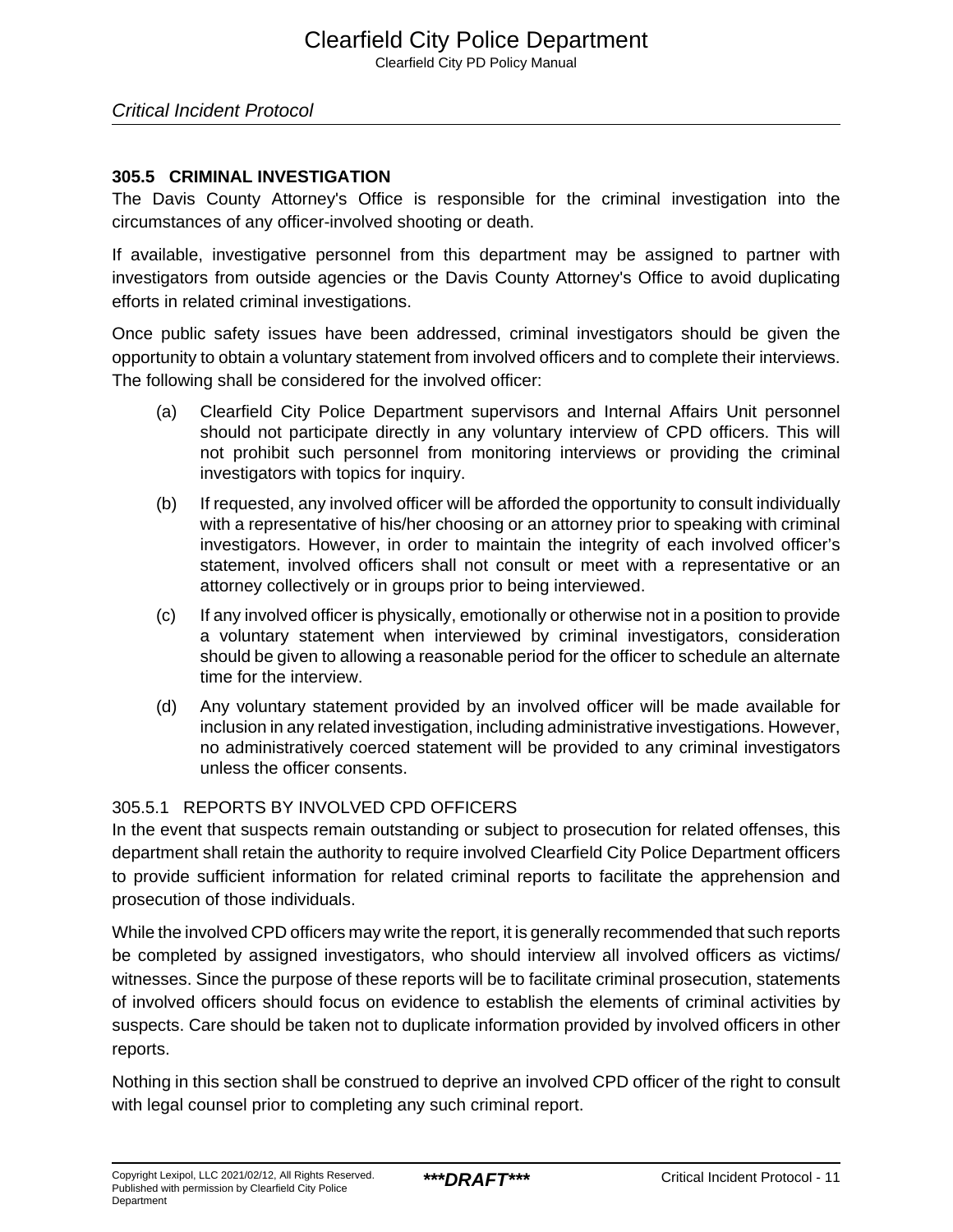# Clearfield City Police Department

Clearfield City PD Policy Manual

#### Critical Incident Protocol

Reports related to the prosecution of criminal suspects will be processed according to normal procedures but should also be included for reference in the investigation of the officer-involved shooting or death.

#### 305.5.2 WITNESS IDENTIFICATION AND INTERVIEWS

Because potential witnesses to an officer-involved critical incident may become unavailable or the integrity of their statements compromised with the passage of time, a supervisor should take reasonable steps to promptly coordinate with criminal investigators to utilize available law enforcement personnel for the following:

- (a) Identification of all persons present at the scene and in the immediate area.
	- 1. When feasible, a recorded statement should be obtained from those persons who claim not to have witnessed the incident but who were present at the time it occurred.
	- 2. Any potential witness who is unwilling or unable to remain available for a formal interview should not be detained absent reasonable suspicion to detain or probable cause to arrest. Without detaining the individual for the sole purpose of identification, attempts to identify the witness prior to his/her departure should be made whenever feasible.
- (b) Witnesses who are willing to provide a formal interview should be asked to meet at a suitable location where criminal investigators may obtain a recorded statement. Such witnesses, if willing, may be transported by a member of the Department.
	- 1. A written, verbal or recorded statement of consent should be obtained prior to transporting a witness. When the witness is a minor, consent should be obtained from the parent or guardian, if available, prior to transportation.
- (c) Promptly contacting the suspect's known family and associates to obtain any available and untainted background information about the suspect's activities and state of mind prior to the incident.

# 305.5.3 INVESTIGATIVE PERSONNEL

Once notified of an officer-involved shooting or death, it shall be the responsibility of the designated Investigations Division supervisor to assign appropriate investigative personnel to handle the investigation of related crimes. Department investigators will be assigned to work with investigators from the Davis County Attorney's Office and may be assigned to separately handle the investigation of any related crimes not being investigated by the Davis County Attorney's Office.

All related department reports, except administrative and/or privileged reports, will be forwarded to the designated Investigations Division supervisor for approval. Privileged reports shall be maintained exclusively by members who are authorized such access. Administrative reports will be forwarded to the appropriate Division Commander.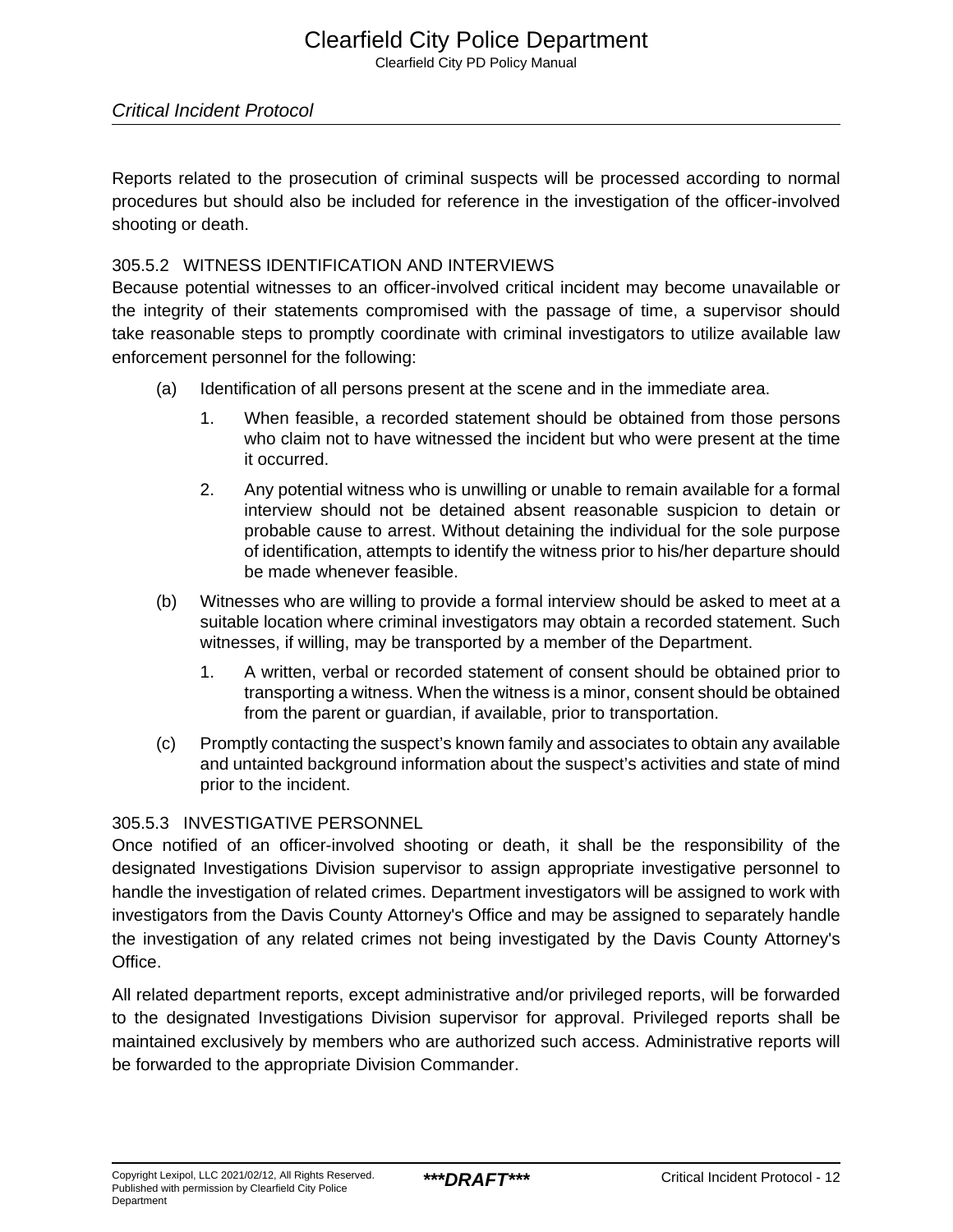## 305.5.4 STATUTORY MANDATES RELATED TO CRIMINAL INVESTIGATIONS OF CRITICAL INCIDENTS

The Shift Sergeant shall notify the Davis County Attorney's as soon as practical if the following critical incidents occur within the jurisdiction of the Clearfield City Police Department, whether or not an involved law enforcement officer is a department member (Utah Code 76-2-408):

- (a) Use of a firearm that caused an injury by a law enforcement officer or any other use of a weapon by a law enforcement officer in a manner that could have caused death or serious injury (e.g., a blow to the head of a person with a baton).
- (b) A fatal injury to any person that could have been caused by a law enforcement officer or while the person was in the custody of a law enforcement agency.

The Chief of Police or authorized designee and the Davis County Attorney's shall jointly designate an agency to criminally investigate the actions of a law enforcement officer involved in a critical incident, as appropriate, and may jointly designate a lead agency if more than one agency will be involved. An agency other than the Clearfield City Police Department will criminally investigate the actions of members who may have caused or contributed to a critical incident (Utah Code 76-2-408).

# **305.6 AUDIO AND VIDEO RECORDINGS**

Any officer involved in a critical incident may be permitted to review available Mobile Audio Video (MAV), body worn video, or other video or audio recordings prior to providing a recorded statement or completing reports.

Upon request, non-law enforcement witnesses who are able to verify their presence and their ability to contemporaneously perceive events at the scene of an incident may also be permitted to review available MAV, body worn video, or other video or audio recordings with approval of assigned investigators or a supervisor.

Any MAV and other known video or audio recordings of an incident should not be publicly released during an ongoing investigation without consulting the prosecuting attorney or City Attorney's Office as appropriate.

# **305.7 DEBRIEFING**

Following an officer-involved shooting or death, the Clearfield City Police Department should conduct both a critical incident/stress debriefing and a tactical debriefing.

# 305.7.1 CRITICAL INCIDENT/STRESS DEBRIEFING

A critical incident/stress debriefing should occur as soon as practicable. The Investigation Division Commander is responsible for organizing the debriefing. Notes and recorded statements should not be taken because the sole purpose of the debriefing is to help mitigate the stress-related effects of a traumatic event.

The debriefing is not part of any investigative process. Care should be taken not to release or repeat any communication made during a debriefing unless otherwise authorized by policy, law or a valid court order.